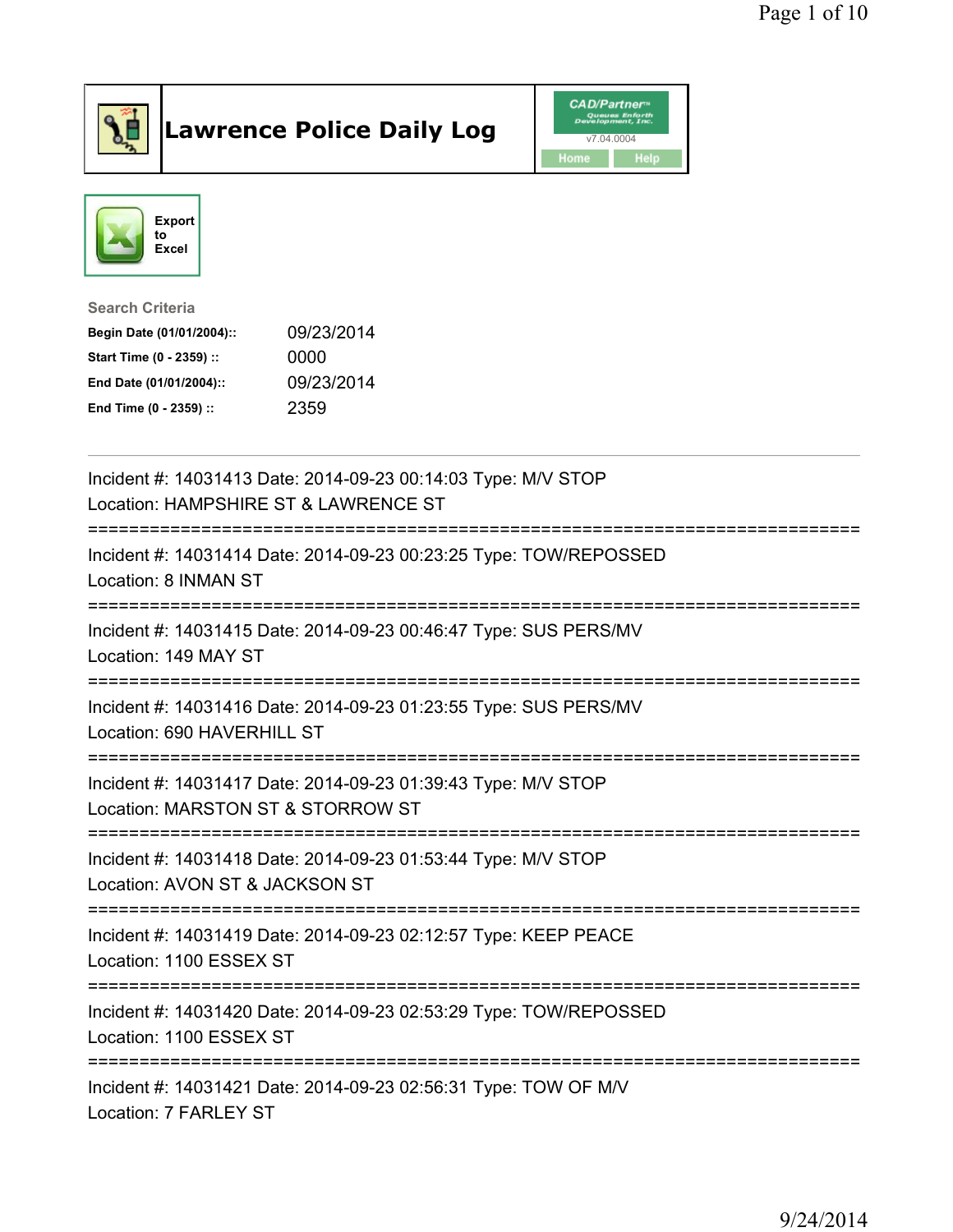=========================================================================== Incident #: 14031422 Date: 2014-09-23 05:47:59 Type: ALARMS Location: MERRIMACK VALLEY CREDIT UNION / 500 MERRIMACK ST =========================================================================== Incident #: 14031424 Date: 2014-09-23 06:37:15 Type: ALARMS Location: RIO BAR AND GRILL / 9 APPLETON ST =========================================================================== Incident #: 14031423 Date: 2014-09-23 06:38:35 Type: MAN DOWN Location: 655 ESSEX ST =========================================================================== Incident #: 14031425 Date: 2014-09-23 07:05:36 Type: MAL DAMAGE Location: 158 WATER ST =========================================================================== Incident #: 14031426 Date: 2014-09-23 07:52:12 Type: TOW OF M/V Location: 167 PROSPECT ST =========================================================================== Incident #: 14031427 Date: 2014-09-23 07:52:57 Type: M/V STOP Location: MARBLE AV & WATER ST =========================================================================== Incident #: 14031428 Date: 2014-09-23 07:54:59 Type: LIC PLATE STO Location: 602 ANDOVER ST =========================================================================== Incident #: 14031429 Date: 2014-09-23 07:57:28 Type: M/V STOP Location: AMES ST & RIVERSIDE DR =========================================================================== Incident #: 14031430 Date: 2014-09-23 08:05:57 Type: M/V STOP Location: S UNION ST & SPRINGFIELD ST =========================================================================== Incident #: 14031431 Date: 2014-09-23 08:07:54 Type: M/V STOP Location: DOYLE ST & WATER ST =========================================================================== Incident #: 14031432 Date: 2014-09-23 08:13:26 Type: STOL/MV/PAS Location: 14 ARLITT CT =========================================================================== Incident #: 14031433 Date: 2014-09-23 08:16:12 Type: ALARMS Location: J BRIAN'S / 615 S UNION ST =========================================================================== Incident #: 14031434 Date: 2014-09-23 08:19:12 Type: M/V STOP Location: DOYLE ST & WATER ST =========================================================================== Incident #: 14031435 Date: 2014-09-23 08:49:07 Type: LARCENY/PAST  $L$ ocation:  $4E4$  BEACON AV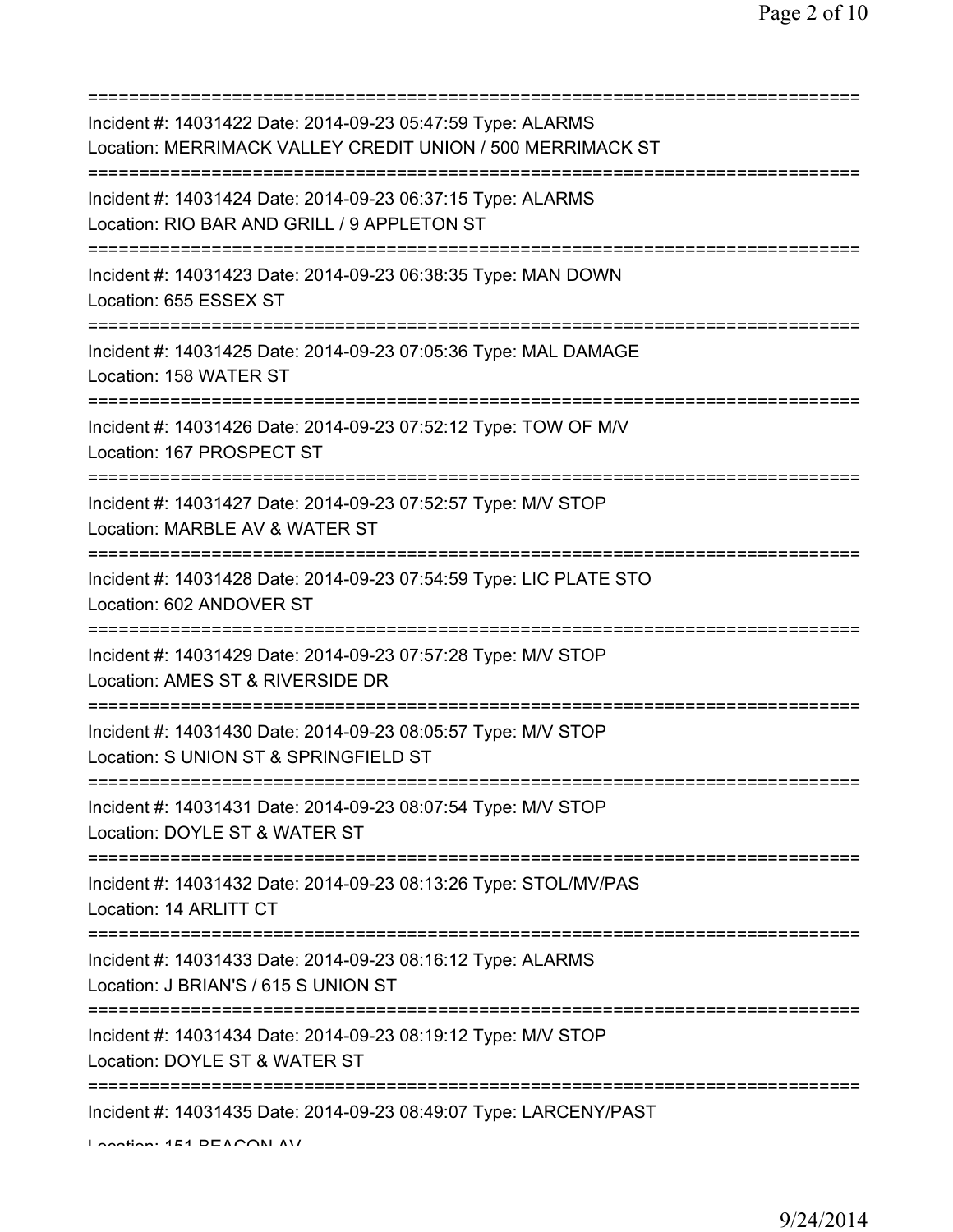| Incident #: 14031437 Date: 2014-09-23 08:50:03 Type: AUTO ACC/UNK PI<br>Location: 439 S UNION ST<br>====================================== |
|--------------------------------------------------------------------------------------------------------------------------------------------|
| Incident #: 14031436 Date: 2014-09-23 08:50:33 Type: DISTURBANCE<br>Location: DEPT. OF CHILDRENS AND FAMILY / 280 MERRIMACK ST FL 2        |
| Incident #: 14031438 Date: 2014-09-23 08:53:35 Type: ALARMS<br>Location: JBRIANS / 615 S UNION ST<br>===========================           |
| Incident #: 14031439 Date: 2014-09-23 09:20:28 Type: ALARM/BURG<br>Location: MATOS RESD / 61 WILMOT ST                                     |
| Incident #: 14031440 Date: 2014-09-23 09:33:02 Type: ANIMAL COMPL<br>Location: 305 HAMPSHIRE ST #B                                         |
| Incident #: 14031441 Date: 2014-09-23 09:45:48 Type: MEDIC SUPPORT<br>Location: PRIME TIME SPORT / 678 ANDOVER ST #SUITE2                  |
| Incident #: 14031442 Date: 2014-09-23 10:02:24 Type: DISTURBANCE<br>Location: LIGHTSHIP LIQUOR INC / 94 S UNION ST                         |
| Incident #: 14031443 Date: 2014-09-23 10:07:18 Type: LOST PROPERTY<br>Location: 107 ARLINGTON ST<br>==============                         |
| Incident #: 14031444 Date: 2014-09-23 10:14:23 Type: TOW OF M/V<br>Location: LOWELL ST & WARREN ST                                         |
| Incident #: 14031445 Date: 2014-09-23 10:17:45 Type: M/V STOP<br>Location: HAVERHILL ST & WARREN ST                                        |
| Incident #: 14031446 Date: 2014-09-23 10:33:28 Type: DOMESTIC/PROG<br>Location: BROADWAY & ESSEX ST                                        |
| Incident #: 14031447 Date: 2014-09-23 10:34:12 Type: WARRANT SERVE<br>Location: 129 WATER ST FL 1                                          |
| =====================================<br>Incident #: 14031448 Date: 2014-09-23 10:34:28 Type: AUTO ACC/UNK PI<br>Location: 187 LAWRENCE ST |
| ==============================<br>Incident #: 14031449 Date: 2014-09-23 10:40:56 Type: DETAIL                                              |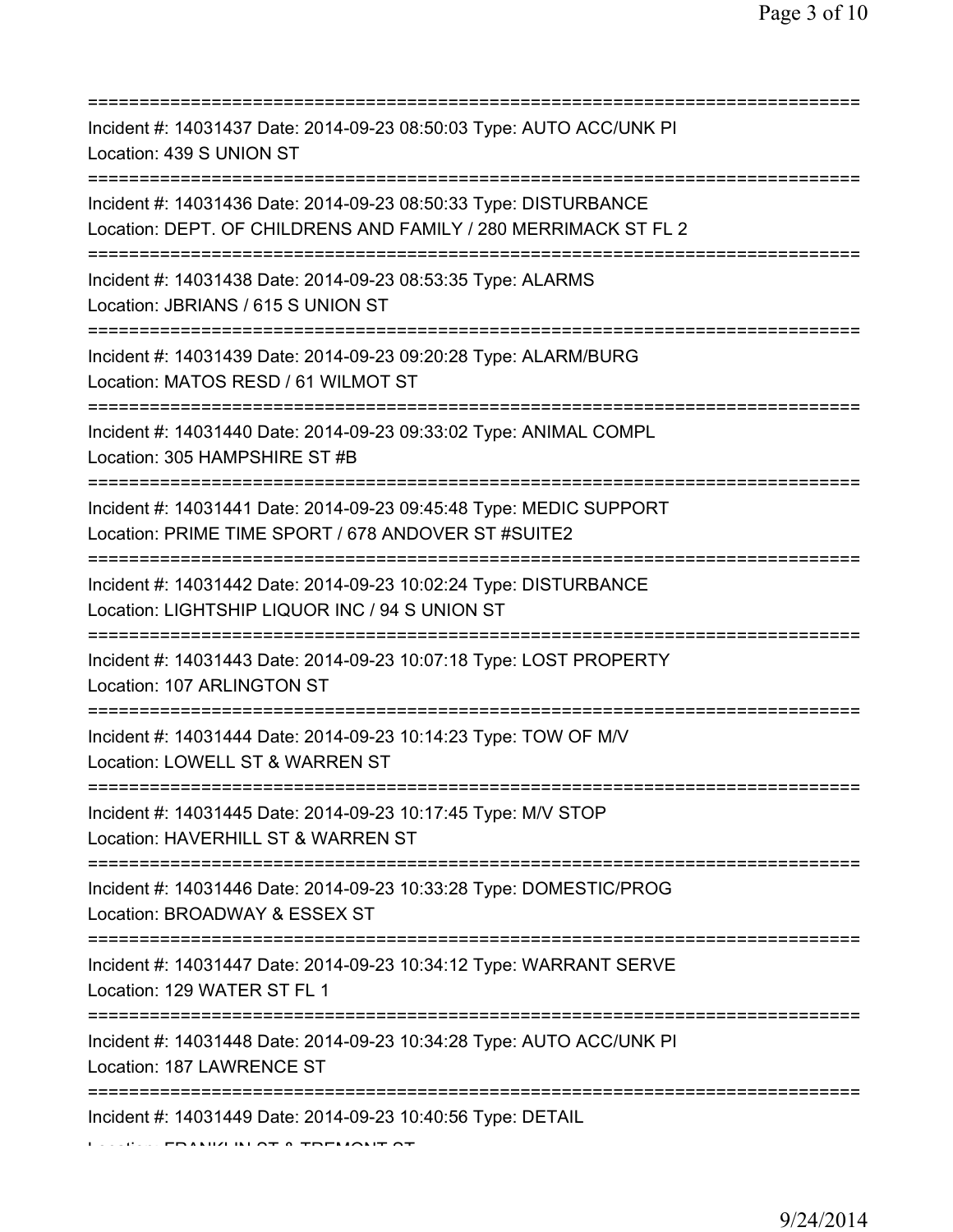| Incident #: 14031450 Date: 2014-09-23 10:47:41 Type: M/V STOP<br>Location: GRAFTON ST & WINTHROP AV                                           |
|-----------------------------------------------------------------------------------------------------------------------------------------------|
| ======================<br>Incident #: 14031451 Date: 2014-09-23 10:56:20 Type: ALARM/HOLD<br>Location: SUPERMAS INCORP / 775 ESSEX ST         |
| Incident #: 14031452 Date: 2014-09-23 11:01:51 Type: M/V STOP<br>Location: HAVERHILL ST & JACKSON ST<br>===================================== |
| Incident #: 14031453 Date: 2014-09-23 11:08:52 Type: M/V STOP<br>Location: BOXFORD ST & WINTHROP AV<br>====================================== |
| Incident #: 14031454 Date: 2014-09-23 11:16:19 Type: M/V STOP<br>Location: 390 ESSEX ST                                                       |
| Incident #: 14031455 Date: 2014-09-23 11:28:04 Type: M/V STOP<br>Location: MT VERNON ST & S BROADWAY                                          |
| Incident #: 14031456 Date: 2014-09-23 11:32:12 Type: M/V STOP<br>Location: 4 MEDFORD ST                                                       |
| Incident #: 14031457 Date: 2014-09-23 11:35:44 Type: DRUG VIO<br>Location: CURRANT HILL RD                                                    |
| Incident #: 14031458 Date: 2014-09-23 11:38:29 Type: M/V STOP<br>Location: 36 TENNEY ST                                                       |
| Incident #: 14031459 Date: 2014-09-23 11:48:56 Type: E911 HANGUP<br>Location: GREATER LAWRENCE FAM.HLTH.CTR. / 34 HAVERHILL ST FL 3RDFL       |
| Incident #: 14031460 Date: 2014-09-23 11:56:05 Type: DISTURBANCE<br>Location: 32 LAWRENCE ST                                                  |
| :==========:<br>Incident #: 14031461 Date: 2014-09-23 12:16:29 Type: ALARM/HOLD<br>Location: MAKARENA RESTAURANT / 150 COMMON ST              |
| Incident #: 14031462 Date: 2014-09-23 12:29:41 Type: 209A/VIOLATION<br>Location: 486 HAVERHILL ST FL 1STFL                                    |
| Incident #: 14031463 Date: 2014-09-23 12:39:48 Type: AUTO ACC/UNK PI                                                                          |

Location: HAMPSHIRE ST & METHUEN ST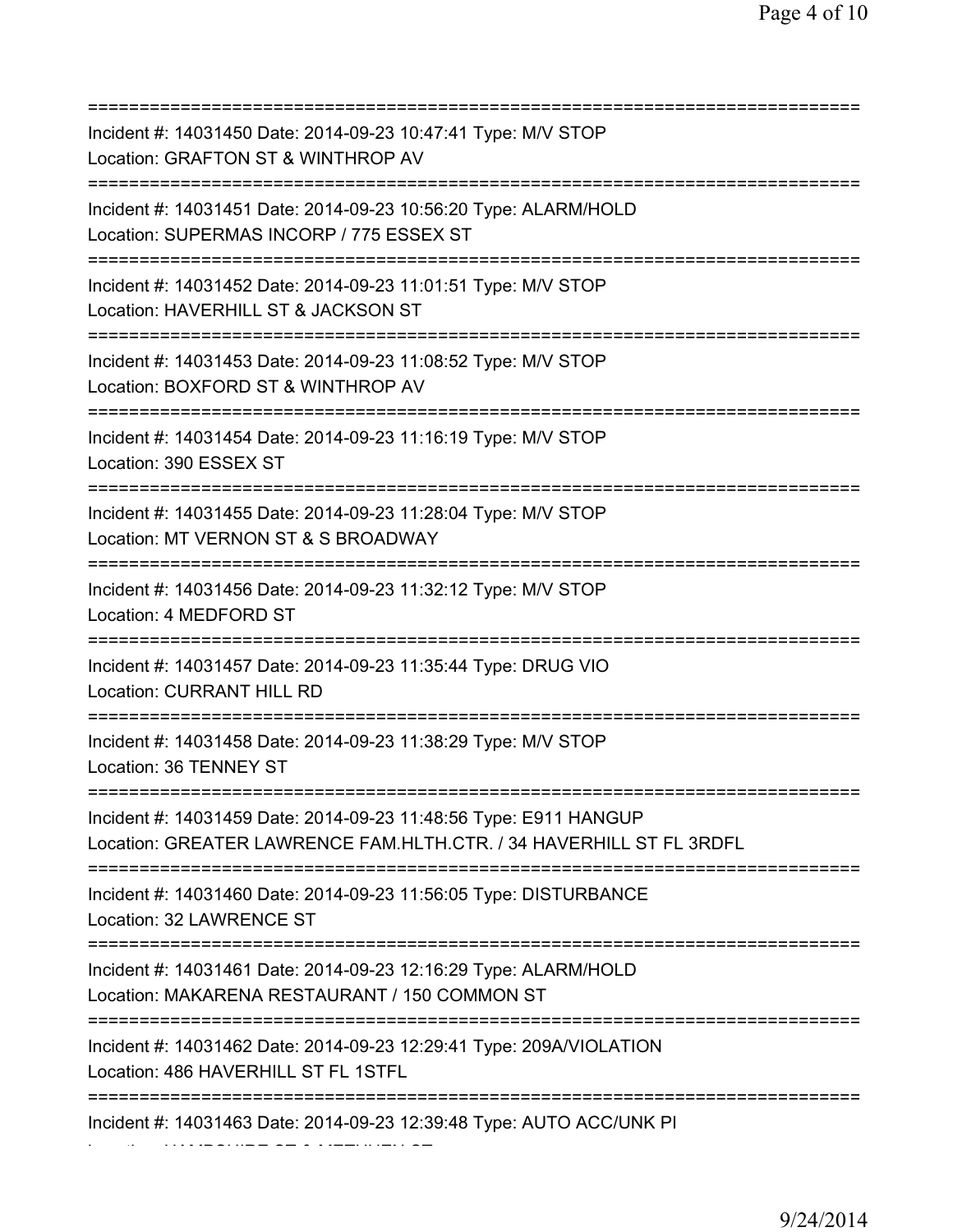| Incident #: 14031464 Date: 2014-09-23 12:41:52 Type: AUTO ACC/NO PI<br>Location: 34 HAVERHILL ST                                                    |
|-----------------------------------------------------------------------------------------------------------------------------------------------------|
| Incident #: 14031465 Date: 2014-09-23 12:42:31 Type: ALARM/BURG<br>Location: 1ST BAPTIST HATIAN CHURCH / 150 GARDEN ST                              |
| Incident #: 14031466 Date: 2014-09-23 12:48:00 Type: DRUG VIO<br>Location: ST PATRICK'S PARISH / 118 S BROADWAY                                     |
| Incident #: 14031467 Date: 2014-09-23 12:50:28 Type: STOL/MV/PAS<br>Location: 112 WATER ST                                                          |
| Incident #: 14031468 Date: 2014-09-23 13:26:43 Type: LARCENY/PAST<br>Location: 136 WATER ST                                                         |
| Incident #: 14031469 Date: 2014-09-23 13:39:17 Type: MAL DAMAGE<br>Location: 379 HAMPSHIRE ST FL 2NDFL<br>=====================================     |
| Incident #: 14031470 Date: 2014-09-23 13:42:16 Type: DISTURBANCE<br>Location: GROVE ST & PROSPECT ST                                                |
| Incident #: 14031471 Date: 2014-09-23 13:46:55 Type: AUTO ACC/NO PI<br>Location: DEMOULAS MARKET / 700 ESSEX ST                                     |
| Incident #: 14031472 Date: 2014-09-23 13:47:26 Type: INVESTIGATION<br>Location: MYRTLE ST & WILLOW ST                                               |
| Incident #: 14031473 Date: 2014-09-23 13:57:24 Type: FRAUD<br>Location: 48 BOXFORD ST                                                               |
| Incident #: 14031474 Date: 2014-09-23 14:14:34 Type: ALARM/BURG<br>Location: SANTANA RESD / 6 MONMOUTH ST<br>====================================== |
| Incident #: 14031476 Date: 2014-09-23 14:36:54 Type: ALARM/BURG<br>Location: 23 CHESTER ST FL 2ND                                                   |
| =========================<br>Incident #: 14031475 Date: 2014-09-23 14:36:54 Type: DOMESTIC/PAST<br>Location: 108 WALNUT ST                          |
| Incident #: 14031477 Date: 2014-09-23 14:41:53 Type: INVESTIGATION                                                                                  |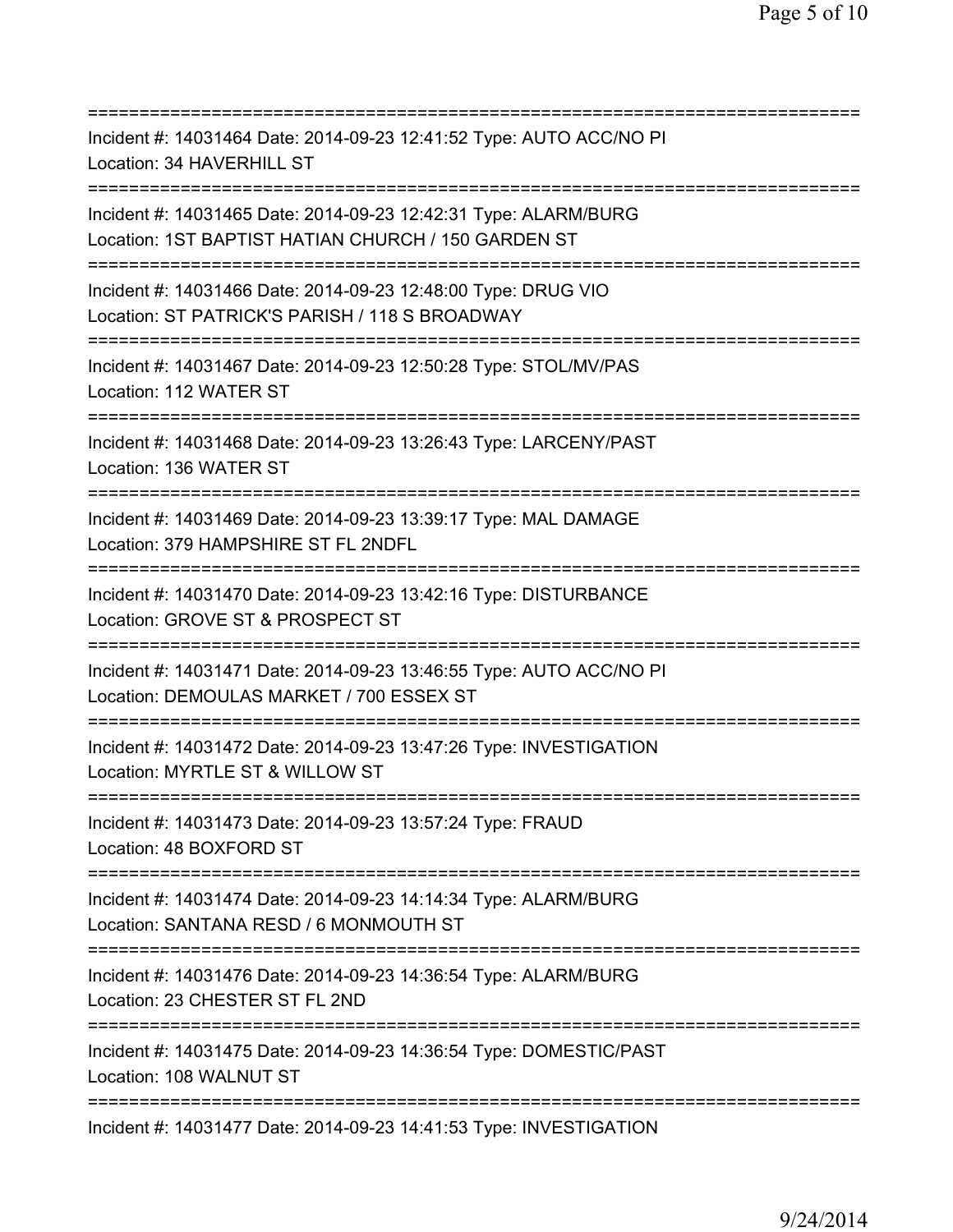=========================================================================== Incident #: 14031478 Date: 2014-09-23 14:50:45 Type: M/V STOP Location: AMESBURY ST & LOWELL ST =========================================================================== Incident #: 14031479 Date: 2014-09-23 14:52:24 Type: 209A/SERVE Location: 577 S UNION ST FL 3 =========================================================================== Incident #: 14031480 Date: 2014-09-23 15:03:14 Type: DISTURBANCE Location: 110 BENNINGTON ST =========================================================================== Incident #: 14031481 Date: 2014-09-23 15:21:33 Type: SUICIDE ATTEMPT Location: 4D BAILEY ST =========================================================================== Incident #: 14031482 Date: 2014-09-23 15:24:05 Type: ALARM/BURG Location: EASTERN BANK / 420 COMMON ST =========================================================================== Incident #: 14031483 Date: 2014-09-23 15:27:28 Type: UNWANTEDGUEST Location: 15 WEST ST FL 1ST =========================================================================== Incident #: 14031484 Date: 2014-09-23 15:36:04 Type: DISTURBANCE Location: MAACO / 660 S UNION ST =========================================================================== Incident #: 14031485 Date: 2014-09-23 15:41:33 Type: AUTO ACC/NO PI Location: 603 ANDOVER ST =========================================================================== Incident #: 14031486 Date: 2014-09-23 15:45:51 Type: DRUG VIO Location: 131 BENNINGTON ST =========================================================================== Incident #: 14031487 Date: 2014-09-23 15:48:51 Type: M/V STOP Location: BROADWAY & ESSEX ST =========================================================================== Incident #: 14031488 Date: 2014-09-23 15:59:57 Type: AUTO ACC/UNK PI Location: HAMPSHIRE ST & PARK ST =========================================================================== Incident #: 14031489 Date: 2014-09-23 16:05:31 Type: SUS PERS/MV Location: BROADWAY & CROSS ST =========================================================================== Incident #: 14031490 Date: 2014-09-23 16:11:17 Type: INVESTIGATION Location: 15 BARNARD RD =========================================================================== Incident #: 14031491 Date: 2014-09-23 16:14:09 Type: GUN CALL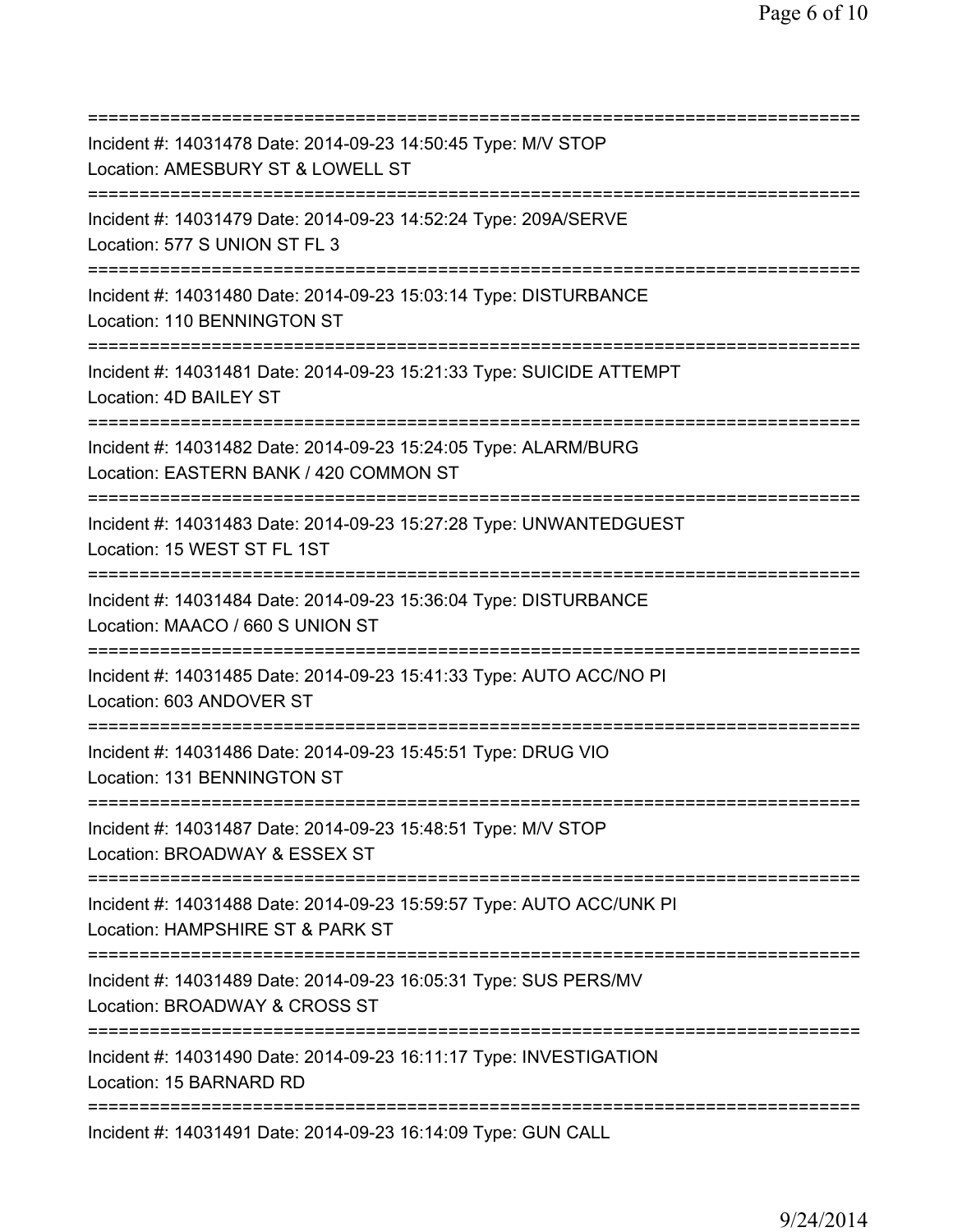Location: 240 HIGH ST =========================================================================== Incident #: 14031492 Date: 2014-09-23 16:28:08 Type: ALARM/HOLD Location: 123 LAWRENCE ST =========================================================================== Incident #: 14031493 Date: 2014-09-23 16:28:19 Type: ROBBERY ARMED Location: 123 LAWRENCE ST =========================================================================== Incident #: 14031494 Date: 2014-09-23 16:29:58 Type: GENERAL SERV Location: 143 AMESBURY ST =========================================================================== Incident #: 14031496 Date: 2014-09-23 16:30:48 Type: IDENTITY THEFT Location: 550 HAVERHILL ST =========================================================================== Incident #: 14031495 Date: 2014-09-23 16:31:44 Type: AUTO ACC/NO PI Location: BENNINGTON ST & MYRTLE ST =========================================================================== Incident #: 14031497 Date: 2014-09-23 16:56:04 Type: KEEP PEACE Location: 252 E HAVERHILL ST =========================================================================== Incident #: 14031498 Date: 2014-09-23 17:29:56 Type: COURT DOC SERVE Location: 108 HANCOCK ST =========================================================================== Incident #: 14031499 Date: 2014-09-23 17:31:58 Type: COURT DOC SERVE Location: 8 MASON ST =========================================================================== Incident #: 14031500 Date: 2014-09-23 17:32:44 Type: M/V STOP Location: CANAL ST & MARSTON ST =========================================================================== Incident #: 14031501 Date: 2014-09-23 17:39:15 Type: AUTO ACC/NO PI Location: BROADWAY ST & DAISY ST =========================================================================== Incident #: 14031502 Date: 2014-09-23 17:44:46 Type: INVEST CONT Location: 14 CRESCENT ST =========================================================================== Incident #: 14031503 Date: 2014-09-23 17:45:12 Type: TOW OF M/V Location: LEGACY PARK / 112 MARSTON ST =========================================================================== Incident #: 14031504 Date: 2014-09-23 18:02:22 Type: COURT DOC SERVE Location: 41 WASHINGTON ST ===========================================================================

Incident #: 14031505 Date: 2014 09 23 18:29:08 Type: M/V STOP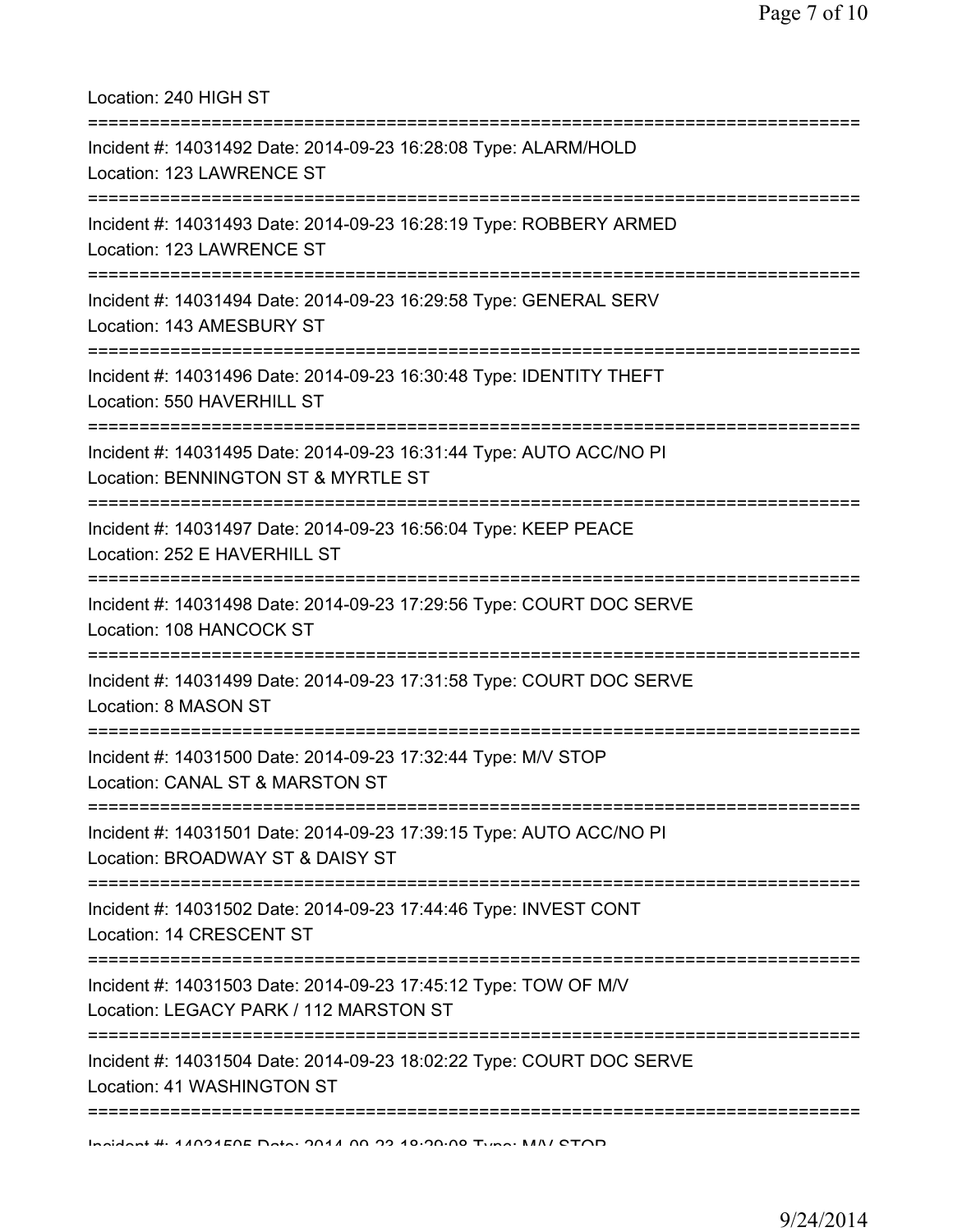Location: APPLETON ST & ESSEX ST =========================================================================== Incident #: 14031506 Date: 2014-09-23 18:29:22 Type: ALARM/BURG Location: THIRD BAPTIST CHURCH / 22 WARREN ST =========================================================================== Incident #: 14031507 Date: 2014-09-23 18:35:50 Type: M/V STOP Location: BROADWAY & LOWELL ST =========================================================================== Incident #: 14031509 Date: 2014-09-23 18:44:08 Type: DISORDERLY Location: 70 BERNARD AV =========================================================================== Incident #: 14031508 Date: 2014-09-23 18:44:09 Type: M/V STOP Location: BROADWAY & ESSEX ST =========================================================================== Incident #: 14031510 Date: 2014-09-23 18:46:19 Type: COURT DOC SERVE Location: 15 GROVE ST =========================================================================== Incident #: 14031511 Date: 2014-09-23 19:03:25 Type: M/V STOP Location: HANCOCK ST & MELROSE TER =========================================================================== Incident #: 14031512 Date: 2014-09-23 19:34:10 Type: INVEST CONT Location: 90 SUMMER ST =========================================================================== Incident #: 14031513 Date: 2014-09-23 19:35:45 Type: M/V STOP Location: BROADWAY & WATER ST =========================================================================== Incident #: 14031514 Date: 2014-09-23 20:06:26 Type: STOL/MV/PAS Location: 112 MARSTON ST =========================================================================== Incident #: 14031515 Date: 2014-09-23 20:16:46 Type: M/V STOP Location: CENTRAL BRIDGE =========================================================================== Incident #: 14031516 Date: 2014-09-23 20:23:21 Type: M/V STOP Location: WEATHERBEE SCHOOL / 75 NEWTON ST =========================================================================== Incident #: 14031517 Date: 2014-09-23 20:52:55 Type: M/V STOP Location: GRAFTON ST & WINTHROP AV =========================================================================== Incident #: 14031518 Date: 2014-09-23 20:56:27 Type: M/V STOP Location: CENTRAL BRIDGE ===========================================================================  $11.41001500$  Dete $.2011.00$  20.02.24.29 23 Type: COURT DOC SERVE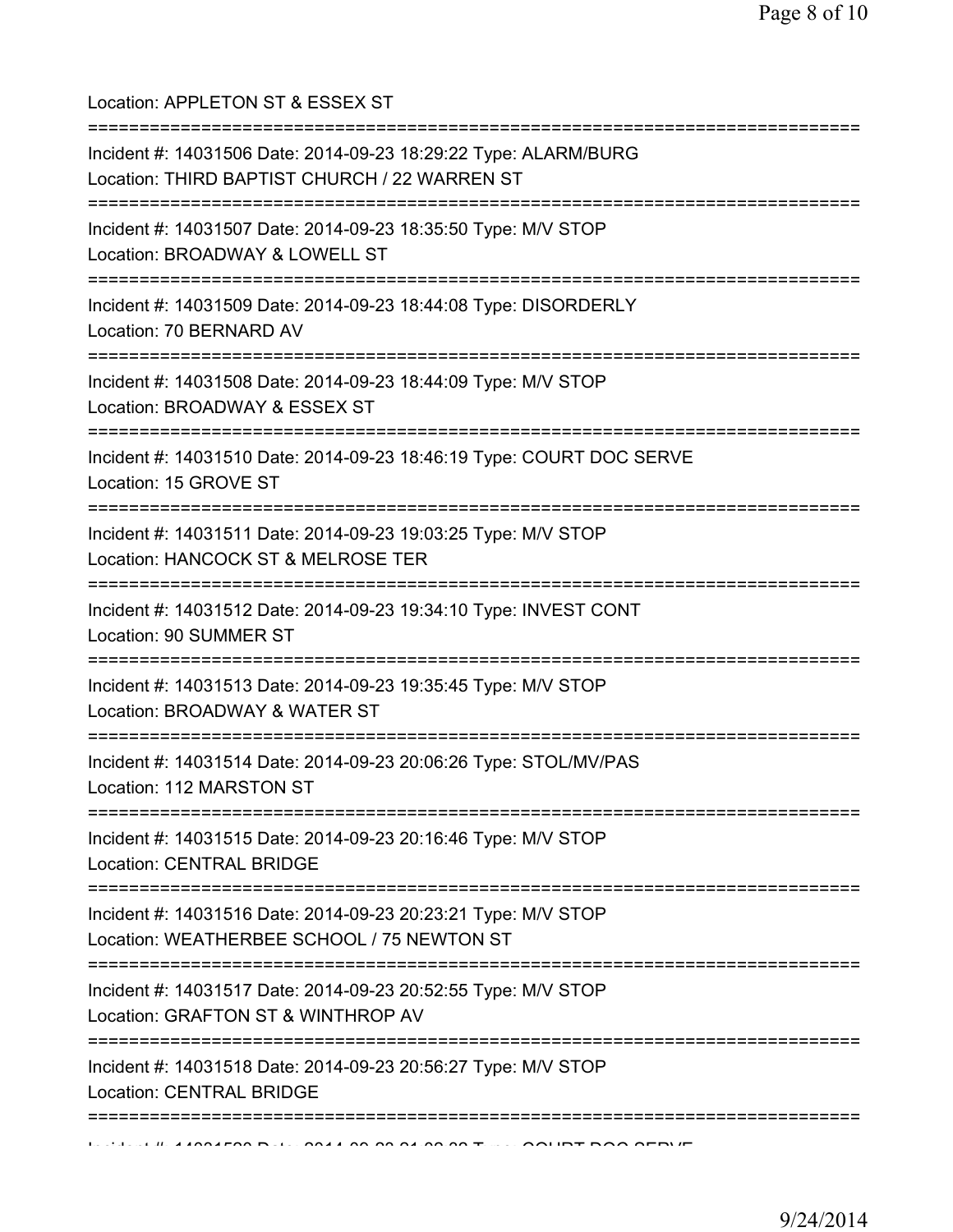Location: 8 MASON ST =========================================================================== Incident #: 14031519 Date: 2014-09-23 21:06:18 Type: DISORDERLY Location: 381 CHESTNUT ST =========================================================================== Incident #: 14031521 Date: 2014-09-23 21:08:29 Type: M/V STOP Location: MERRIMACK ST & PARKER ST =========================================================================== Incident #: 14031522 Date: 2014-09-23 21:11:07 Type: M/V STOP Location: GRAFTON ST =========================================================================== Incident #: 14031523 Date: 2014-09-23 21:12:19 Type: M/V STOP Location: BENNINGTON ST & CHESTNUT ST =========================================================================== Incident #: 14031524 Date: 2014-09-23 21:14:32 Type: M/V STOP Location: WINTER ST =========================================================================== Incident #: 14031525 Date: 2014-09-23 21:20:26 Type: 209A/VIOLATION Location: 18 ORCHARD ST =========================================================================== Incident #: 14031526 Date: 2014-09-23 21:21:25 Type: SHOTS FIRED Location: 86 TOWER HILL ST =========================================================================== Incident #: 14031527 Date: 2014-09-23 21:56:45 Type: M/V STOP Location: BRUCE ST & PARK ST =========================================================================== Incident #: 14031528 Date: 2014-09-23 21:56:59 Type: NOISE ORD Location: 42 SUMMER ST FL 3 =========================================================================== Incident #: 14031529 Date: 2014-09-23 22:01:48 Type: M/V STOP Location: MERRIMACK ST & S UNION ST =========================================================================== Incident #: 14031530 Date: 2014-09-23 22:11:45 Type: M/V STOP Location: TREMONT ST =========================================================================== Incident #: 14031531 Date: 2014-09-23 22:14:26 Type: ALARM/BURG Location: ESPERANZA ACADEMY / 198 GARDEN ST =========================================================================== Incident #: 14031532 Date: 2014-09-23 22:15:59 Type: NOISE ORD Location: 21 CAMDEN ST =========================================================================== Incident #: 14031533 Date: 2014 09 23 22:30:07 Type: DISTURBANCE